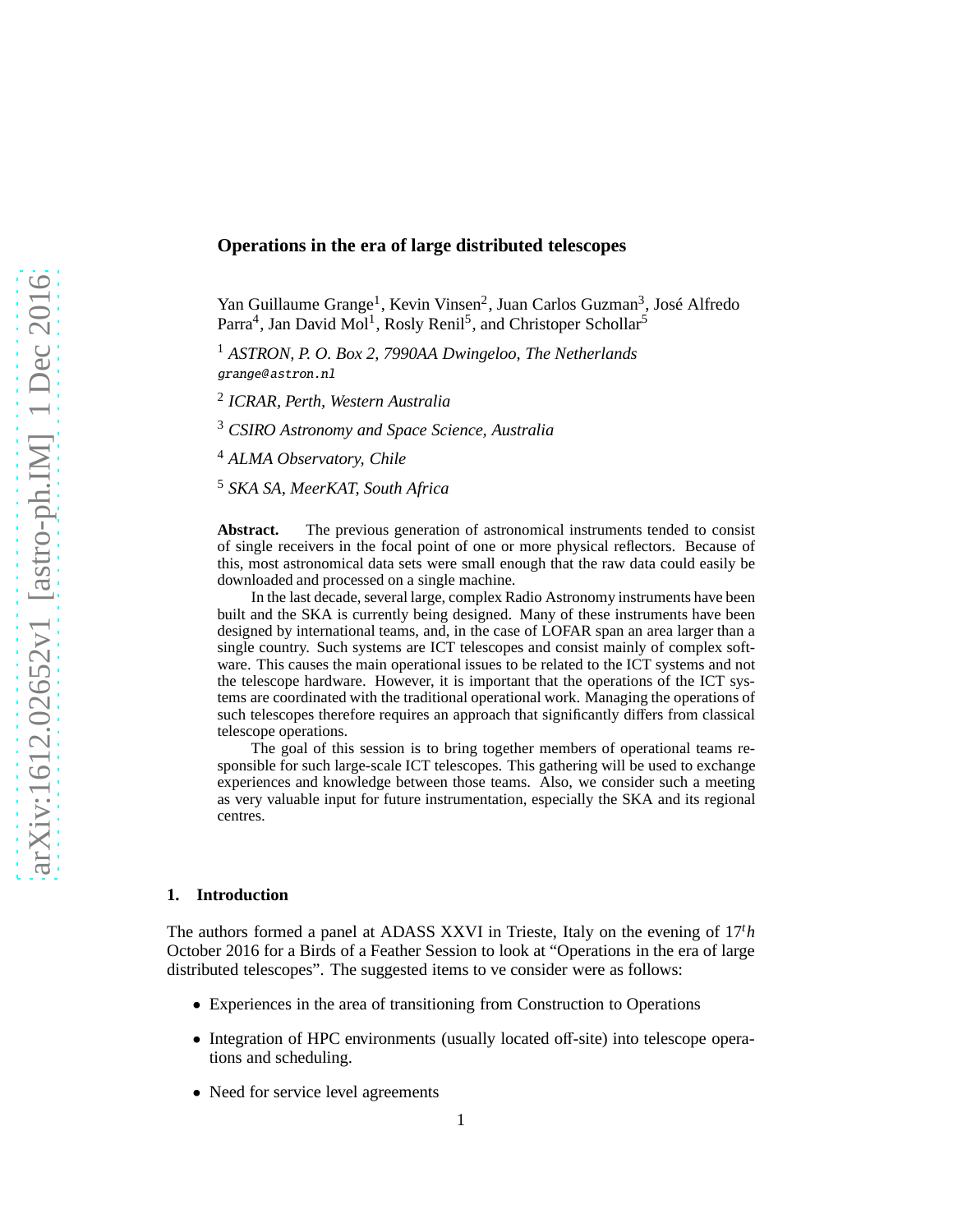### 2 Grange et al.

- Monitoring of system parts out of our control (like networking)
- Culture (in international teams)
- Scaling up to order of magnitudes larger number of observations
- RFI (which also scales with size)
- There is no driver for an archive because funding comes from people who write proposals. For those, the archive is only a way to provide data to the PI.
- Acquiring funding for (pure) operations causing the use of R&D grants to acquire operational hardware or development, which is risky business.

The aim was not to solve all these problems in the one session, but to provoke discussion. This paper gives a brief overview of the salient points of the discussion.

### **2. Transition from Construction to Operations**

#### • **Monitoring of system parts out of our control.**

Monitoring of parts that are out of the control of the operations teams is very hard to solve. The operations team need a good working relationship with the people on the ground; the partners of the telescope. Sometimes the operations teams notice more errors than the other partners own monitoring and you have to build up a trust relation. This is hard to build in to Service Level Agreements (SLA).

#### • **Use case for commissioning aren't the same for operations.**

The use cases for commissioning are very different from the system that was designed. This is particular true for the automatic pipelines.

In most cases the early science is not generated from an automatic pipeline. It is individuals running the various stages by hand.

#### • **Knowledge Transfer.**

Transferring all the expertise in the engineering team to the operational team is very important, since it reduces possible down time. That transfer can take time. Since the time line to get the instrument running is generally challenging, this process needs to be in place. When moving the telescope from development to operations, and doing early science, you are in a phase where you have an operational telescope while you are still changing the system. You want to minimise down time.

### **3. High Performance Computing Centres**

• **Integration of HPC environments into telescope operations and scheduling.** HPC systems have to be integrated into the instrument. It doesn't stop at the correlator. If the supercomputer goes down, you have to stop observing. The people who work in HPC centres have a different culture. They are used to work being submitted as batch jobs. If a system goes down, it is not a major issue as the jobs will restart. If data is being streamed into the HPC this is a major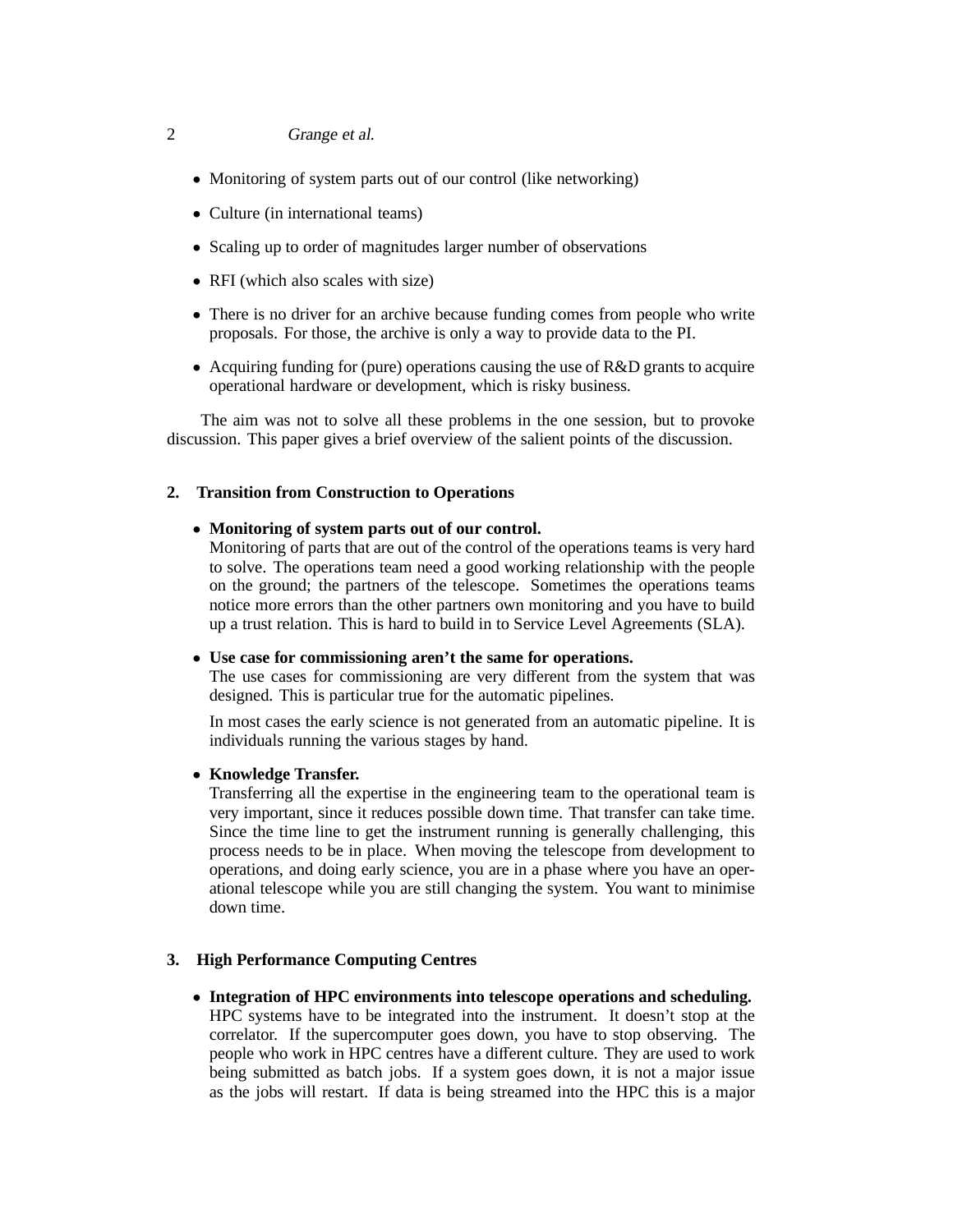issue. The mandate of research HPC is to provide computing. However the type of usage for Radio Astronomy is very different to what they are used to. So the research HPC environments have to start thinking how to design their systems and operations to have redundancy so that you can have continuity of service and uptime.

### • **Cloud Computing.**

Using cloud computing, one can not really trust they are future proof. Storing Terabytes of data has major cost implications. Silly and simple mistakes in scripts can give, quite unintentional, very high bills. However experimenting with using the cloud gives the HPC centres a sense of competition and may actually give them an working examples of good SLAs that work in industry.

## • **Need for strong service level agreements.**

You need the HPC facility running when data is arriving from the telescope. The HPC facility needs to work towards this which means the mandate must come from Written service agreements signed by high-level people.

### • **Issues with organisations to store data.**

Many of the organisations storing data for projects use infrastructure that is Government funded. If the Government reduces or removes the funding the data may well be lost. Unfortunately long term archives have been an afterthought to most, but not all, major telescopes in the past decade.

### • **Framework for running the pipelines.**

Most astronomy work is not well suited to batch jobs. Currently the most popular way of processing astronomy data is to define workflow components statically in scripts. These scripts are then either executed sequentially on a local machine or wrapped into job scripts submitted to job scheduling systems in an HPC environment. Such application-driven workflow models have several drawbacks. Firstly, maintainable; secondly, the execution process lacks real-time monitoring and control; and finally, even if failures or exceptions are noticed at an earlier stage users still have to restart the entire job for re-execution.

### **4. Team Interaction**

### • **Culture (in international teams).**

Video and Conference calls only go so far - face to face meetings are still necessary. Face to face interaction is very important to understand each others needs and possibilities. This is not just for the Scientists but includes the HPC support people.

You may expect that other countries work the same way yours do. This is not the case. This can result in asking questions to the wrong people in the hierarchy for example, and delay a project.

• **Commercial companies don't understand science requirements. Cultural di**ff**erence between what we and what they measure.**

For the Astronomy team it can be really annoying if we have 0.01% data loss. To a commercial company this might be perfectly acceptable. The telescope